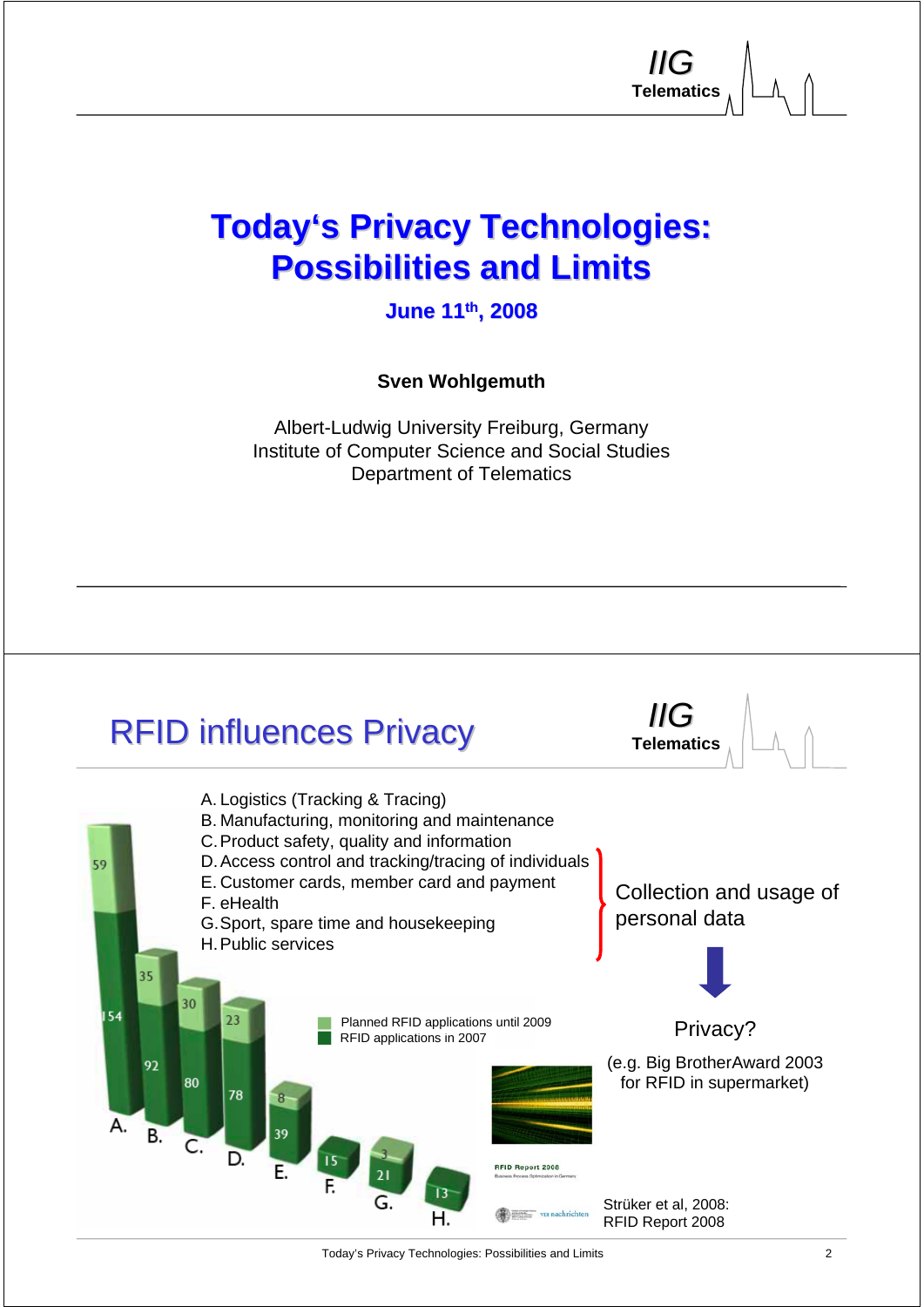### Agenda **Telematics**



- I. Privacy in Business Processes as in CRM
- II. Delegation of Rights as in CRM
- III. DREISAM: Protocols for Delegation of Rights
- IV. Evaluation of DREISAM
- V. Summary

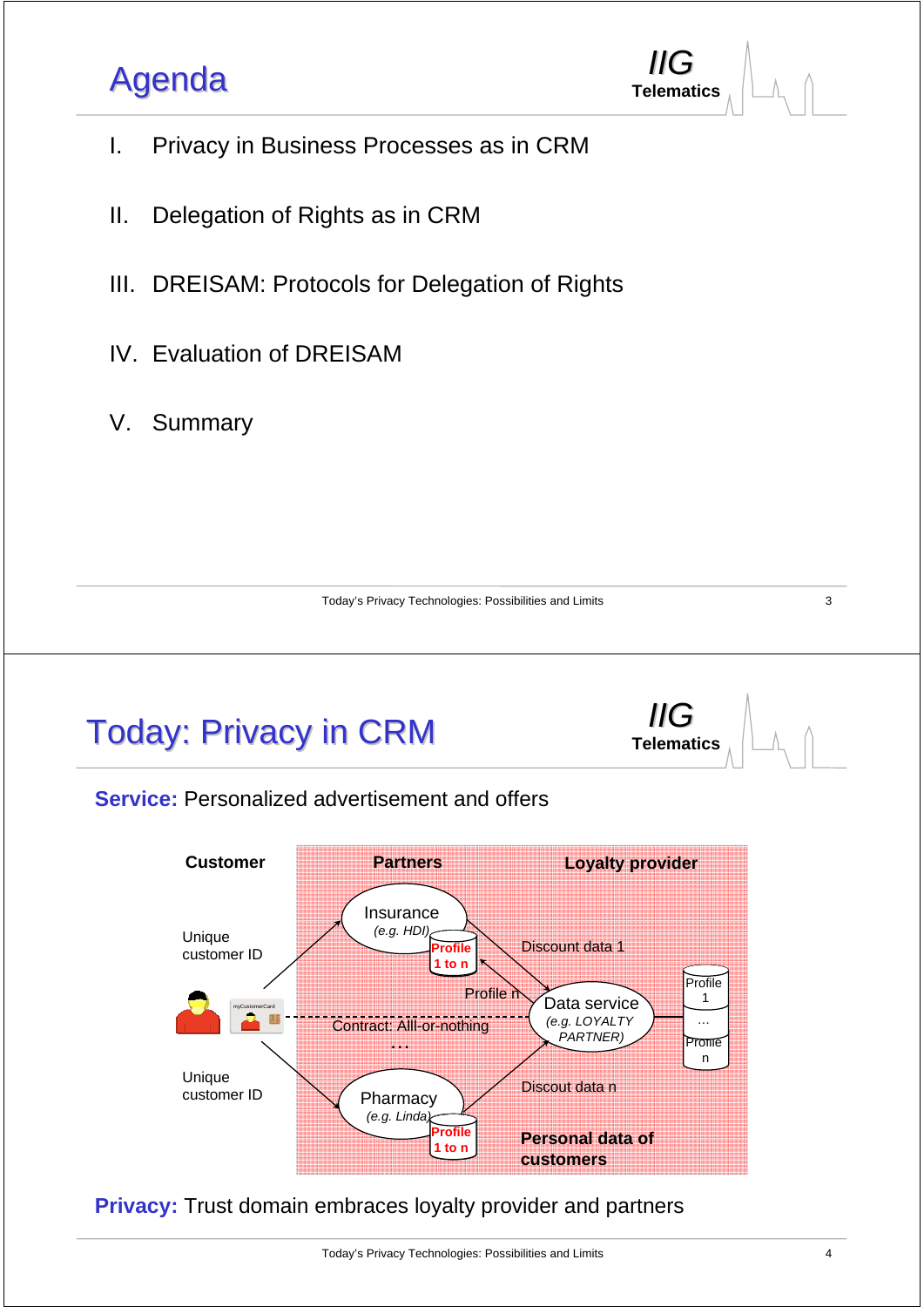### Future: Privacy in Multilateral CRM

#### **Objective: Minimizing trust domain**

- Accountability of transactions
- Confidentiality of personal data
- Delegation: Case-by-case agreement of access rules



Today's Privacy Technologies: Possibilities and Limits

# **Multilateral CRM: Requirements**

### **a) Data protection acts:**

- Purpose-based
- Case-by-case consent
- Revocation of consent

### **b) CRM:**

• Accountability of transactions

### **c) Threat analysis:**

• Non-linkability of transactions excl. for loyalty provider

5

**Telematics** *IIG*

**Telematics** *IIG*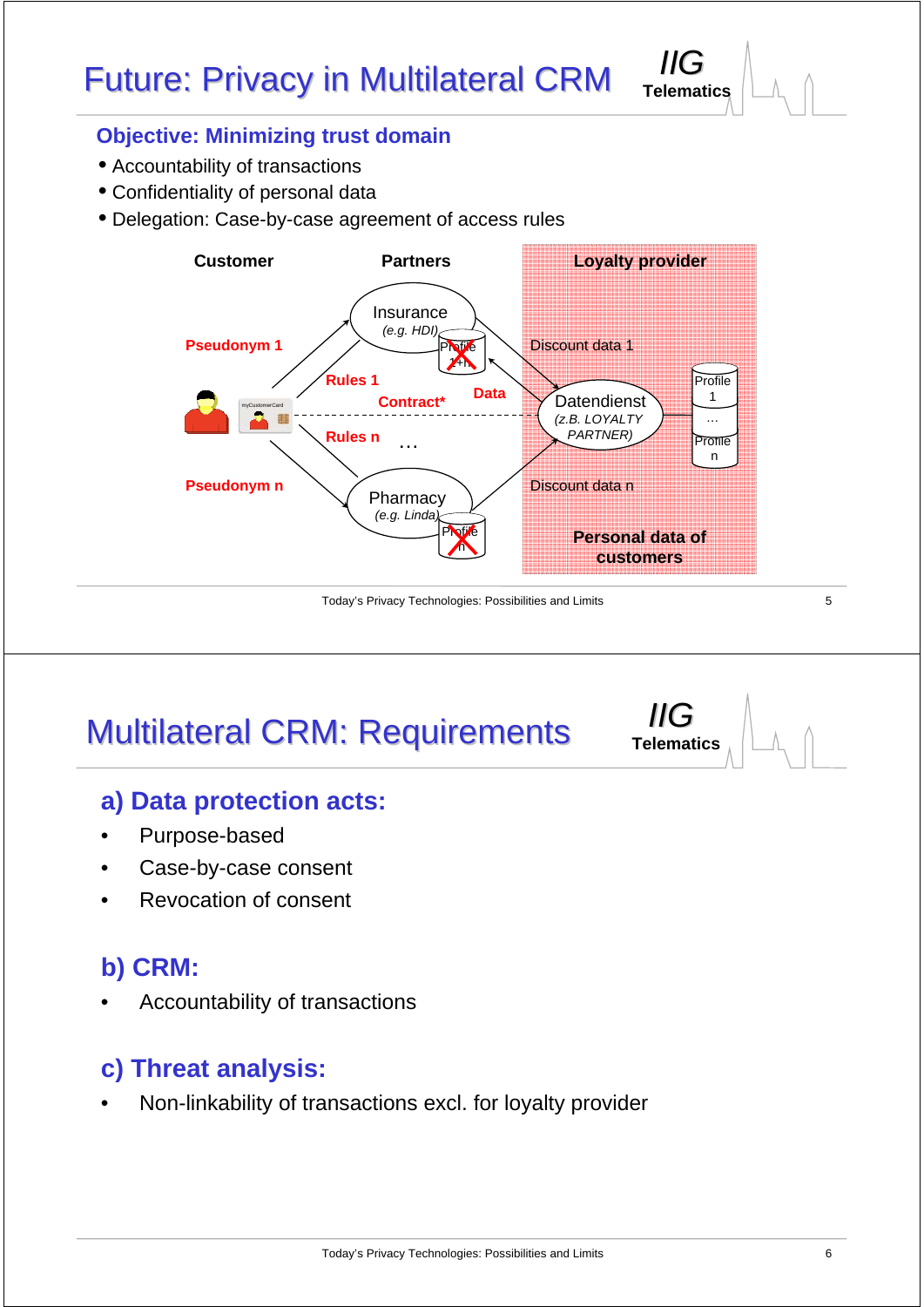## Agenda **Telematics**



- I. Privacy in Business Processes as in CRM
- II. Delegation of Rights as in CRM
- III. DREISAM: Protocols for Delegation of Rights
- IV. Evaluation of DREISAM
- V. Summary



Today's Privacy Technologies: Possibilities and Limits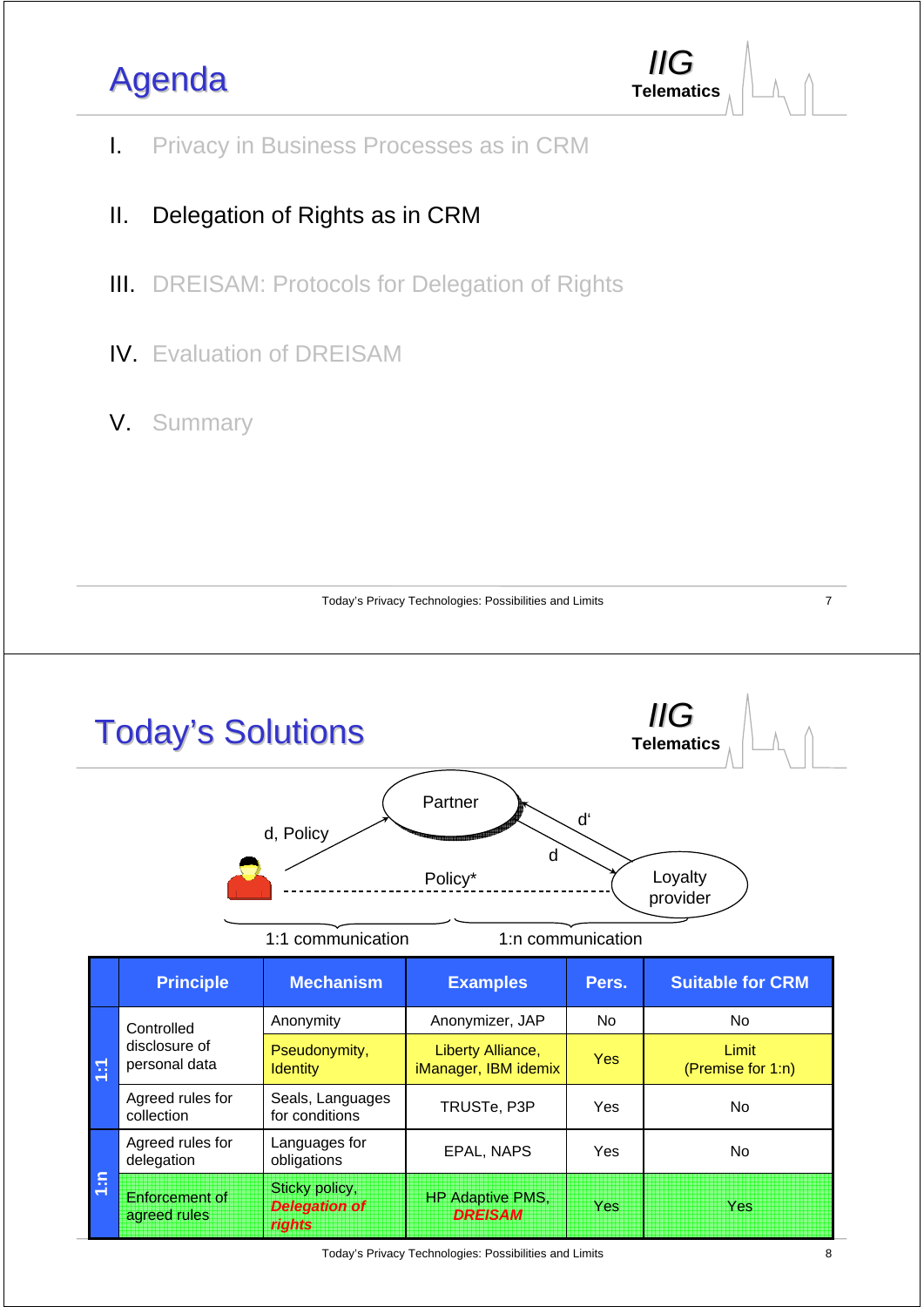# Delegation von Rights and CRM



**Telematics** *IIG*

#### **Properties:**

- Case-by-case consent / revocation for data d by delegation of policy (rights)
- Purpose-based by case-by-case policy

#### **To be solved:**

- Accountability of transactions
- Non-linkability regarding partners and third parties

Today's Privacy Technologies: Possibilities and Limits

#### Cryptographic Protocols and Delegation Cryptographic Protocols and Delegation of Rights **Telematics** *IIG*

|                                 | Liberty<br><b>Alliance</b> | <b>Shibboleth</b> | <b>iManager</b> | <b>IBM idemix</b> | <b>SPKI</b>    | <b>Kerberos</b> |
|---------------------------------|----------------------------|-------------------|-----------------|-------------------|----------------|-----------------|
| <b>Accountability</b>           | $+$                        | $\ddot{}$         | $\ddot{}$       | 33733             | en<br>Hi       | $\ddot{}$       |
| <b>Purpose-</b><br>based        | $\ddot{}$                  | $\ddag$           | $\ddot{}$       |                   | er             | $\ddot{}$       |
| Case-by-case<br>consent         | ÷                          | $\ddot{}$         | $\ddot{}$       | erang<br>Ma       | er<br>Geboorte | $\ddot{}$       |
| <b>Revocation of</b><br>consent |                            | ۰                 | ۰               | HI                | H              |                 |
| Non-linkability                 |                            | ۰                 | ۰               | erne<br>Geboortes |                |                 |
| Communicat-<br>ion supported    | 1:1 & 1:n                  | 1:1               | 1:1             | 1:1               | 1:n            | 1:1 & 1:n       |

### **Crypto modules available, but no protocol.**

9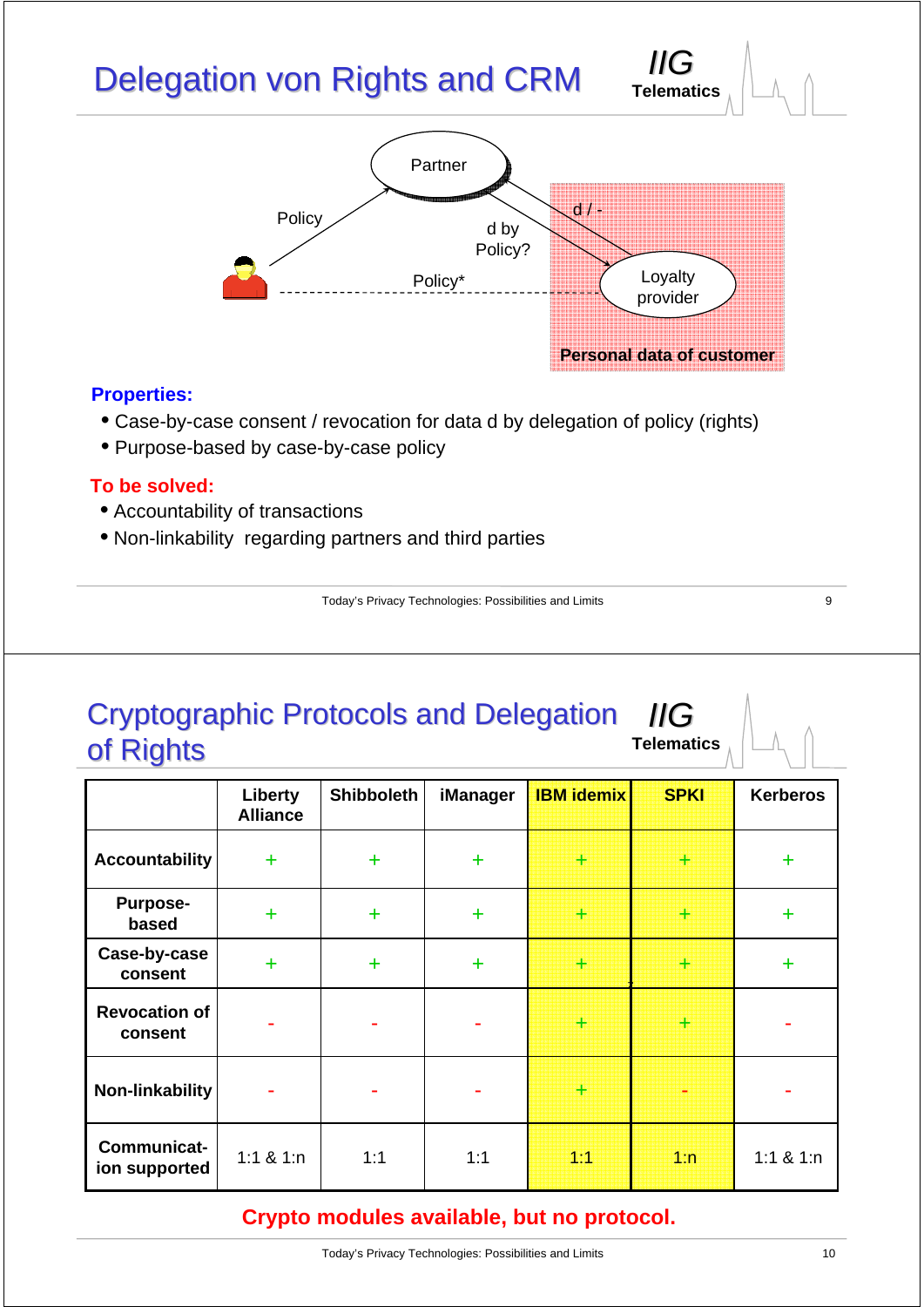### Delegation of Rights and Anonymous **Credentials**



• **Privacy:** Trust domain embraces partner and loyalty provider

Privatsphäre durch die Delegation von Rechten 11 auch 11

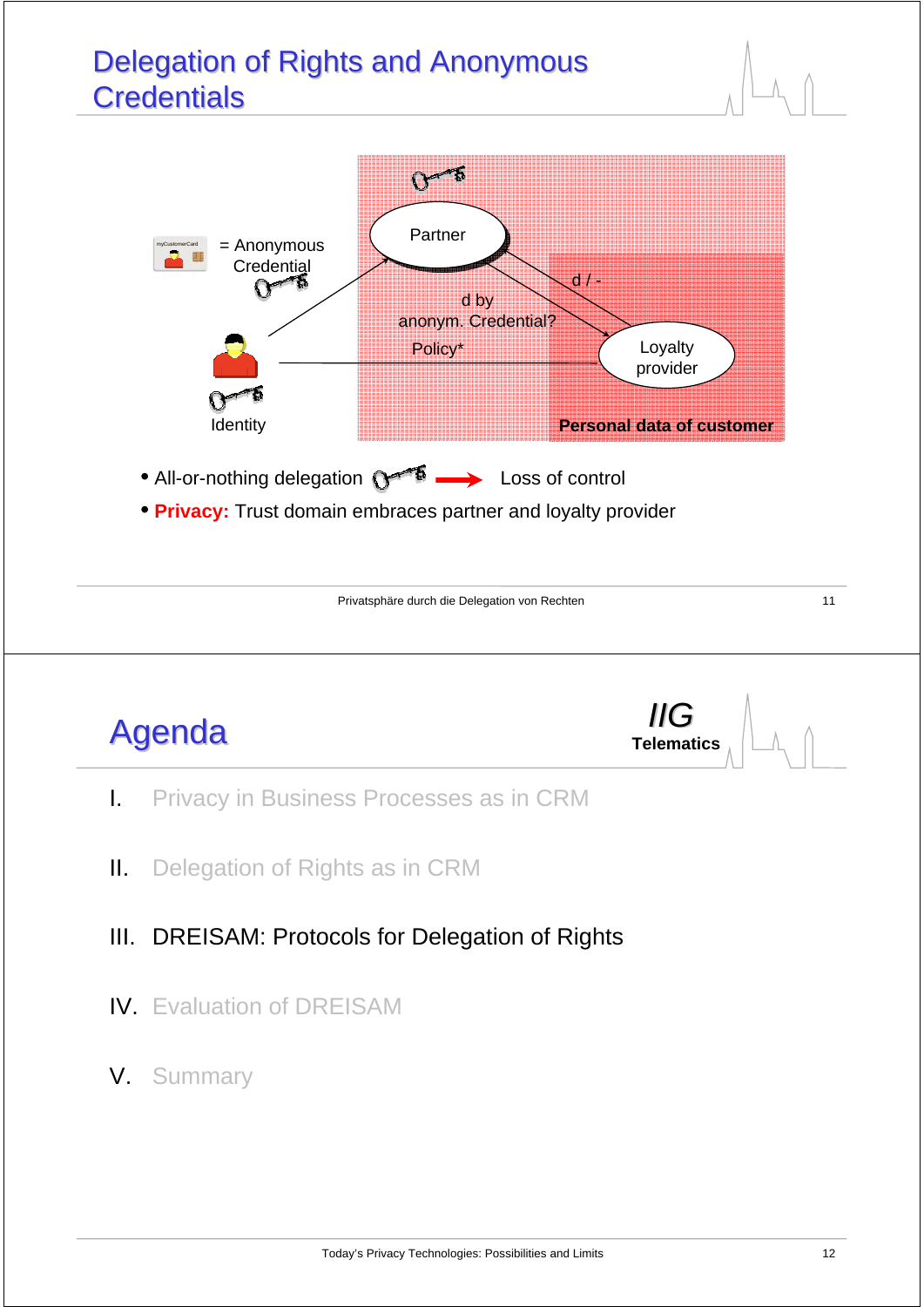- Enhancing identity management for 1:n by 2 protocols
- DREISAM protocols combines crypto modules

|                               | <b>IBM</b> idemix       | <b>SPKI</b>             | <b>DREISAM</b>                                     |
|-------------------------------|-------------------------|-------------------------|----------------------------------------------------|
| <b>Accountability</b>         | Pseudonym & ZKP         | Digitale signature      | Pseudonym, ZKP &<br>digitale signature             |
| <b>Purpose-based</b>          | Commitment              | <b>Proxy Credential</b> | <b>Commitment &amp;</b><br><b>Proxy Credential</b> |
| Case-by-case consent          | Anonymous<br>Credential | <b>Proxy Credential</b> | <b>Anonymous &amp; Proxy</b><br>Credential         |
| <b>Revocation of consent</b>  | Dynamic<br>accumulator  | Revocation list         | Dyn. accumulator &<br>revocation list              |
| Non-linkability               | <b>ZKP</b>              |                         | <b>ZKP</b>                                         |
| <b>Communcation supported</b> | 1:1                     | 1:n                     | $1:1 \& 1:n$                                       |

Today's Privacy Technologies: Possibilities and Limits

DREISAM: Protocols

- Delegation by Proxy Credential instead of cryptographic key
- PKI for certification of ownership of rights

#### **1. Delegation 2. Revocation**

**Telematics** *IIG*

**Telematics** *IIG*



13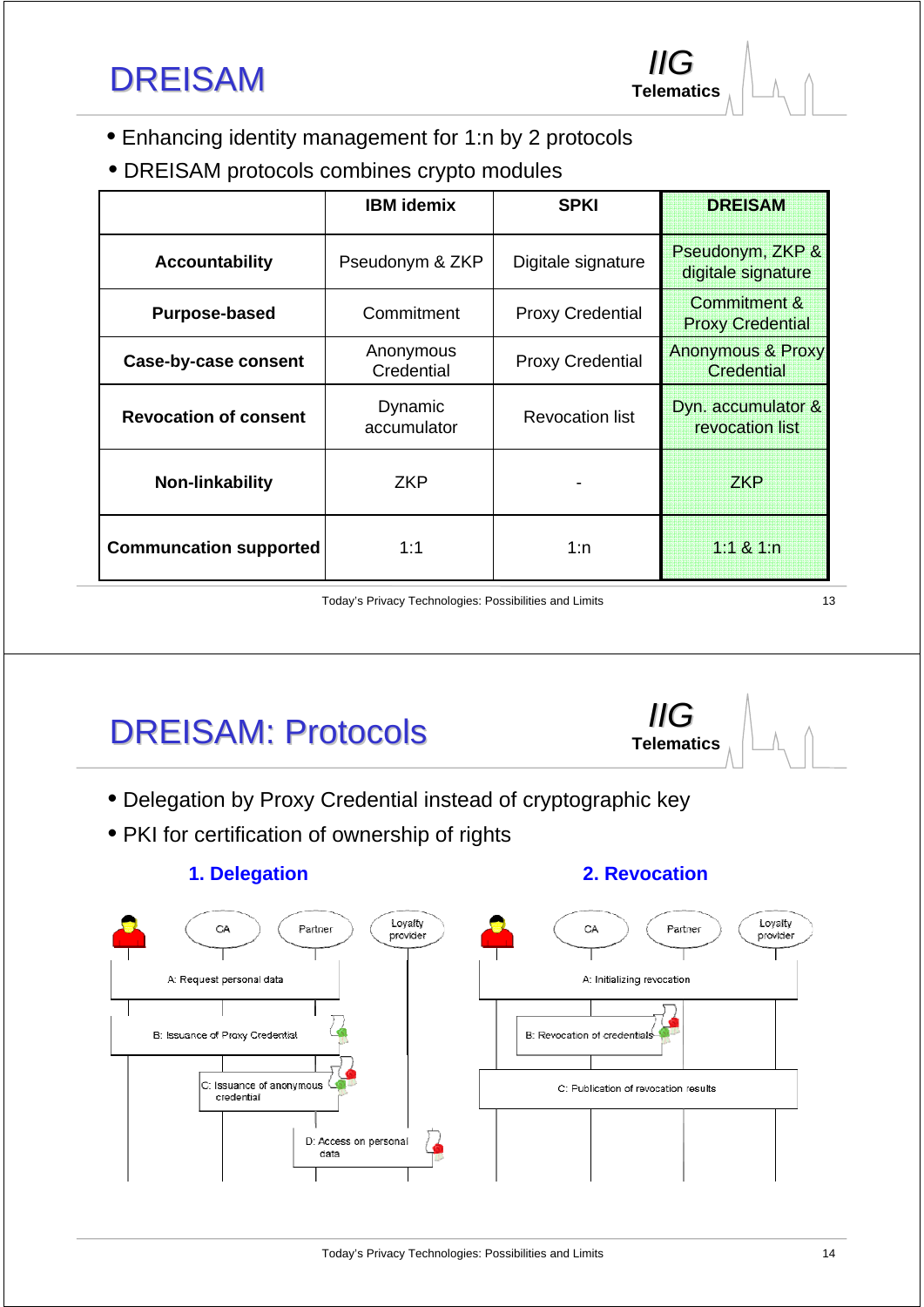

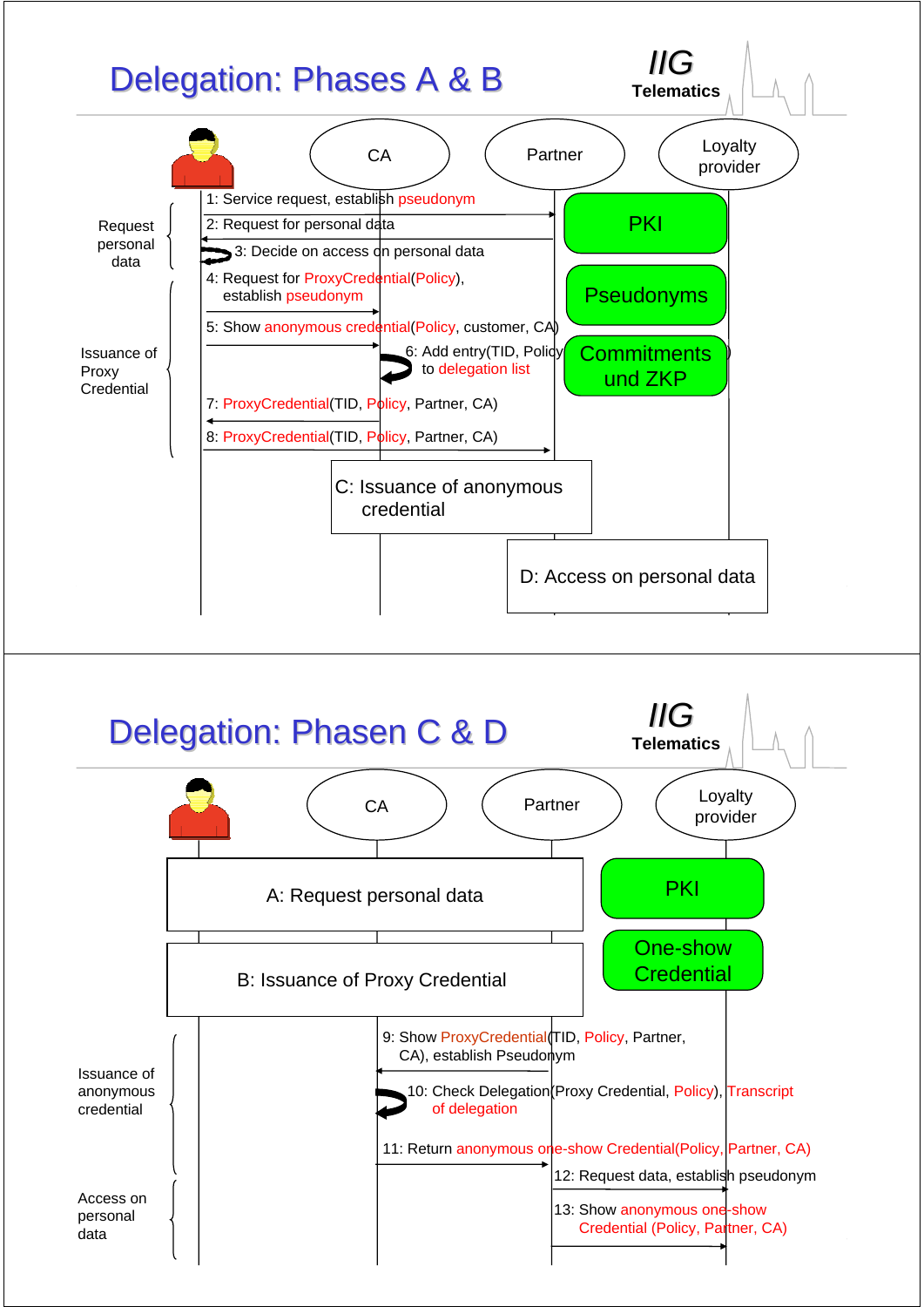### Agenda



- I. Privacy in Business Processes as in CRM
- II. Delegation of Rights as in CRM
- III. DREISAM: Protocols for Delegation of Rights
- IV. Evaluation of DREISAM
- V. Summary